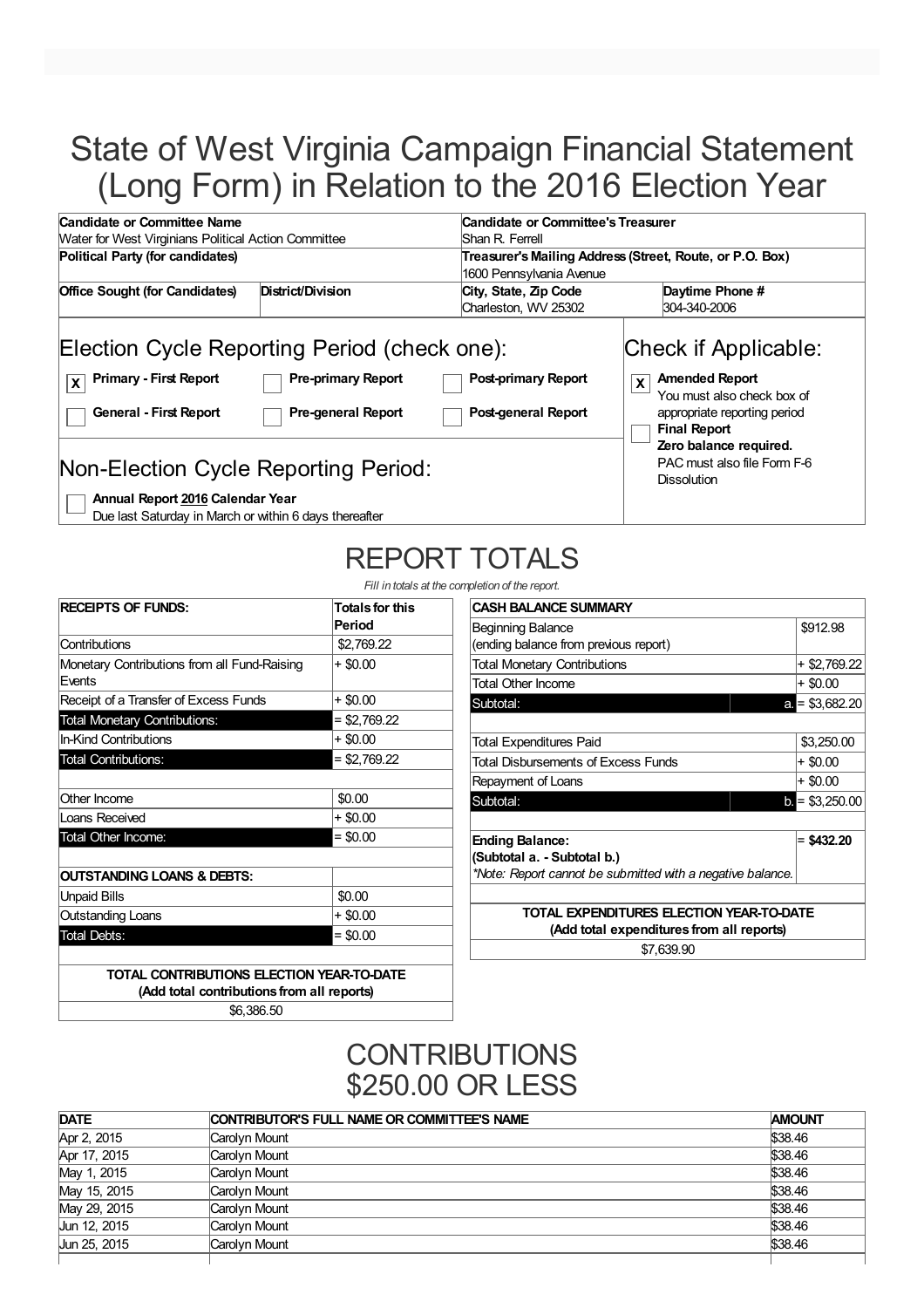### **CONTRIBUTIONS** MORE THAN \$250.00

| <b>DATE</b>  | CONTRIBUTOR'S FULL NAME OR COMMITTEE'S NAME                                                          | <b>AMOUNT</b> |
|--------------|------------------------------------------------------------------------------------------------------|---------------|
| May 27, 2015 | Jeffrey McIntyre                                                                                     | \$1,000.00    |
|              | Address: 1600 Pennsylvania Avenue                                                                    |               |
|              | Charleston, WV, 25302, USA                                                                           |               |
|              | Contributor's Job: (individual contributor only) - President                                         |               |
|              | Where Contributor Works: (individual contributor only) - West Virginia American Water                |               |
|              | Affiliation: (political committee only) -                                                            |               |
|              | Mailing Address:                                                                                     |               |
| Jun 8, 2015  | Laura Jordan                                                                                         | \$500.00      |
|              | Address: 1600 Pennsylvania Avenue                                                                    |               |
|              | Charleston, WV, 25302, USA                                                                           |               |
|              | Contributor's Job: (individual contributor only) - External Affairs Manager                          |               |
|              | Where Contributor Works: (individual contributor only) - West Virginia American Water                |               |
|              | Affiliation: (political committee only) -                                                            |               |
|              | Mailing Address:                                                                                     |               |
| Jun 23, 2015 | <b>Billie Suder</b>                                                                                  | \$1,000.00    |
|              | Address: 1243 US Highway 19 South                                                                    |               |
|              | Weston, WV, 26452, USA                                                                               |               |
|              | Contributor's Job: (individual contributor only) - Manager, Water Quality & Environmental Compliance |               |
|              | Where Contributor Works: (individual contributor only) - West Virginia American Water                |               |
|              | Affiliation: (political committee only) -                                                            |               |
|              | Mailing Address:                                                                                     |               |
|              | Subtotal of all contributions of more than \$250.00                                                  | \$2,500.00    |
|              | Subtotal of all contributions of \$250 or less                                                       | \$269.22      |
|              | <b>Total Contributions:</b>                                                                          | \$2,769.22    |

# FUND-RAISING EVENTS

**All monetary contributions received at a fundraiser must be reported in the Event Summary below.**

If contributor's name and amount are not listed, the contribution must be turned over to the West Virginia General Revenue Fund. The only exception to this rule may apply to political party executive committees. (WV Code 3-8-5a).

## OTHER INCOME: INTEREST, REFUNDS, MISCELLANEOUS **RECEIPTS**

**Date Source of Income Type of Receipt Amount Total Other Income: \$0.00**

### IN-KIND CONTRIBUTIONS

| Date | Name and Contributor Information | <b>Description of Contribution</b>  | Value  |
|------|----------------------------------|-------------------------------------|--------|
|      |                                  | <b>Total In-Kind Contributions:</b> | \$0.00 |

# LOANS

#### **West Virginia Code: §3-8-5f. Loans to candidates, organizationsor persons for election purposes.**

"Every candidate, financial agent, person or association of persons or organization advocating or opposing the nominationor election of any candidate or the passage or defeat of any issue or item to be voted upon may not receive any money or anyother thing of value toward election expenses except from the candidate, his or her spouse or a lending institution. All loans shallbe evidenced by a written agreement executed by the lender, whether the candidate, his or her spouse, or the lending institution. Such agreement shall state the date and amount of the loan, the terms, including interest and repayment schedule, and adescription of the collateral, if any, and the full names and addresses of all parties to the agreement. A copy of the agreementshall be filed with the financial statement next required after the loan is executed."

The loan agreement must include all items asked for in the statute. (See above.) The loan agreement does not have to follow a certain format; generally, if all the required information is listed, any format is acceptable. Candidates or political committees that take out a loan for the campaign through a bank or other commercial lending institution must include a copy of the loan agreement executed with that bank or institution. Candidates should not take out loans which are partially for personal use and partially for the campaign. It is almost impossible to keep reporting straight in this case. Any money a candidate contributes to his or her campaign committee with the hope of repayment must be treated as a loan and reported in this section. When a candidate determines that no further repayment can be expected, the loan can be reported as repaid in this section by entering the amount left to repay in the repayments column and reporting the same amount as a contribution from the candidate on Page 2. **These loans** must be executed in writing. Caution: Candidates may not carry outstanding loans from one campaign to the next. Each campaign is